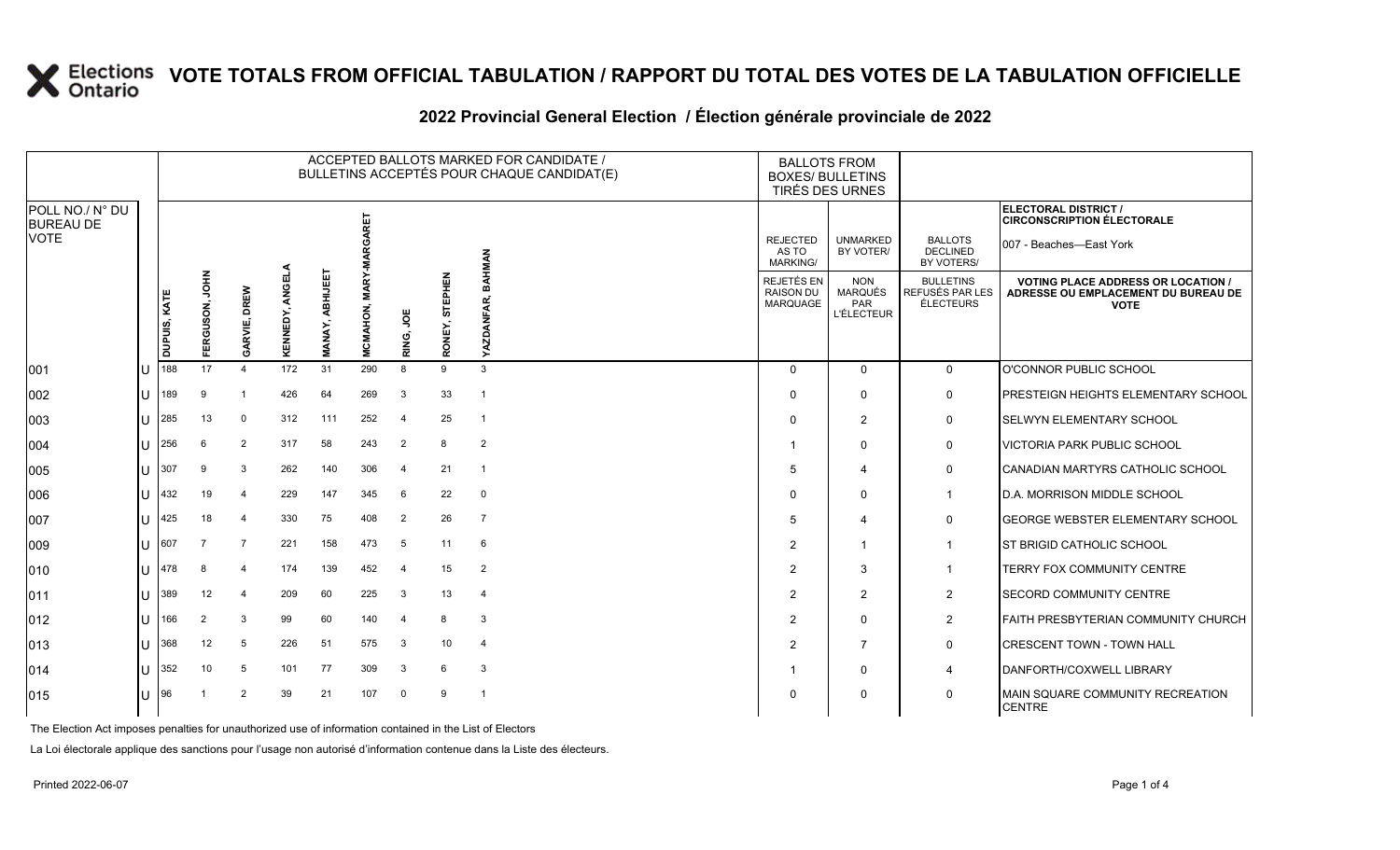### **X** Elections VOTE TOTALS FROM OFFICIAL TABULATION / RAPPORT DU TOTAL DES VOTES DE LA TABULATION OFFICIELLE

#### ACCEPTED BALLOTS MARKED FOR CANDIDATE / BULLETINS ACCEPTÉS POUR CHAQUE CANDIDAT(E) BALLOTS FROM BOXES/ BULLETINS TIRÉS DES URNES **ELECTORAL DISTRICT /** POLL NO./ N° DU **MARGARET MCMAHON, MARY-MARGARET CIRCONSCRIPTION ÉLECTORALE** BUREAU DE VOTE REJECTED UNMARKED BALLOTS 007 - Beaches—East York **DECLINED** BY VOTER/ AS TO **BAHMAN YAZDANFAR, BAHMAN** MARKING/ BY VOTERS/ KENNEDY, ANGELA **KENNEDY, ANGELA** ABHIJEET **MANAY, ABHIJEET FERGUSON, JOHN** RONEY, STEPHEN ERGUSON, JOHN **MCMAHON, MARY RONEY, STEPHEN** REJETÉS EN NON BULLETINS **VOTING PLACE ADDRESS OR LOCATION / GARVIE, DREW** RAISON DU MARQUÉS REFUSÉS PAR LES **ADRESSE OU EMPLACEMENT DU BUREAU DE DUPUIS, KATE** YAZDANFAR, MARQUAGE PAR ÉLECTEURS **VOTE RING, JOE** L'ÉLECTEUR **VANAY** 016 U 243 3 2 78 54 179 0 6 0 0 0 5 HOPE UNITED CHURCH 017 U 219 8 3 77 56 208 3 3 2 2 0 1 CECILIA MURPHY BUILDING 018 U 431 3 1 138 142 456 1 8 2 1 1 0 FAIRMOUNT PARK COMMUNITY CENTRE 019 U 306 13 4 116 138 261 1 6 2 0 1 0 GRANT A.M.E. CHURCH 020 U 449 9 1 234 150 571 5 18 1 4 0 0 ADAM BECK COMMUNITY CENTRE 021 U 196 3 2 91 99 183 2 2 2 1 1 1 TORONTO FORMOSAN PRESBYTERIAN CHURCH 022 U 280 11 1 128 118 292 2 8 2 0 0 0 ST. JOHN BAPTIST NORWAY ANGLICAN CH. 023 U 408 5 4 182 166 397 5 9 2 0 0 3 NORWAY JUNIOR PUBLIC SCHOOL 024 U 170 6 3 89 79 229 1 10 0 0 0 2 ST. JOHN CATHOLIC SCHOOL 025 U 283 5 1 220 110 409 4 12 5 0 0 2 TORONTO UNITED MENNONITE CHURCH 026 U 269 10 2 122 95 276 3 6 0 1 4 0 BEACH UNITED CHURCH 027 U 342 10 3 250 118 439 3 18 7 0 1 3 BEACHES RECREATION CENTRE 028 U 156 4 1 101 76 238 2 5 0 0 1 0 KINGSTON ROAD UNITED CHURCH 029 U 326 7 2 206 147 431 0 9 1 0 0 1 ST. AIDAN'S IN THE BEACH

#### **2022 Provincial General Election / Élection générale provinciale de 2022**

The Election Act imposes penalties for unauthorized use of information contained in the List of Electors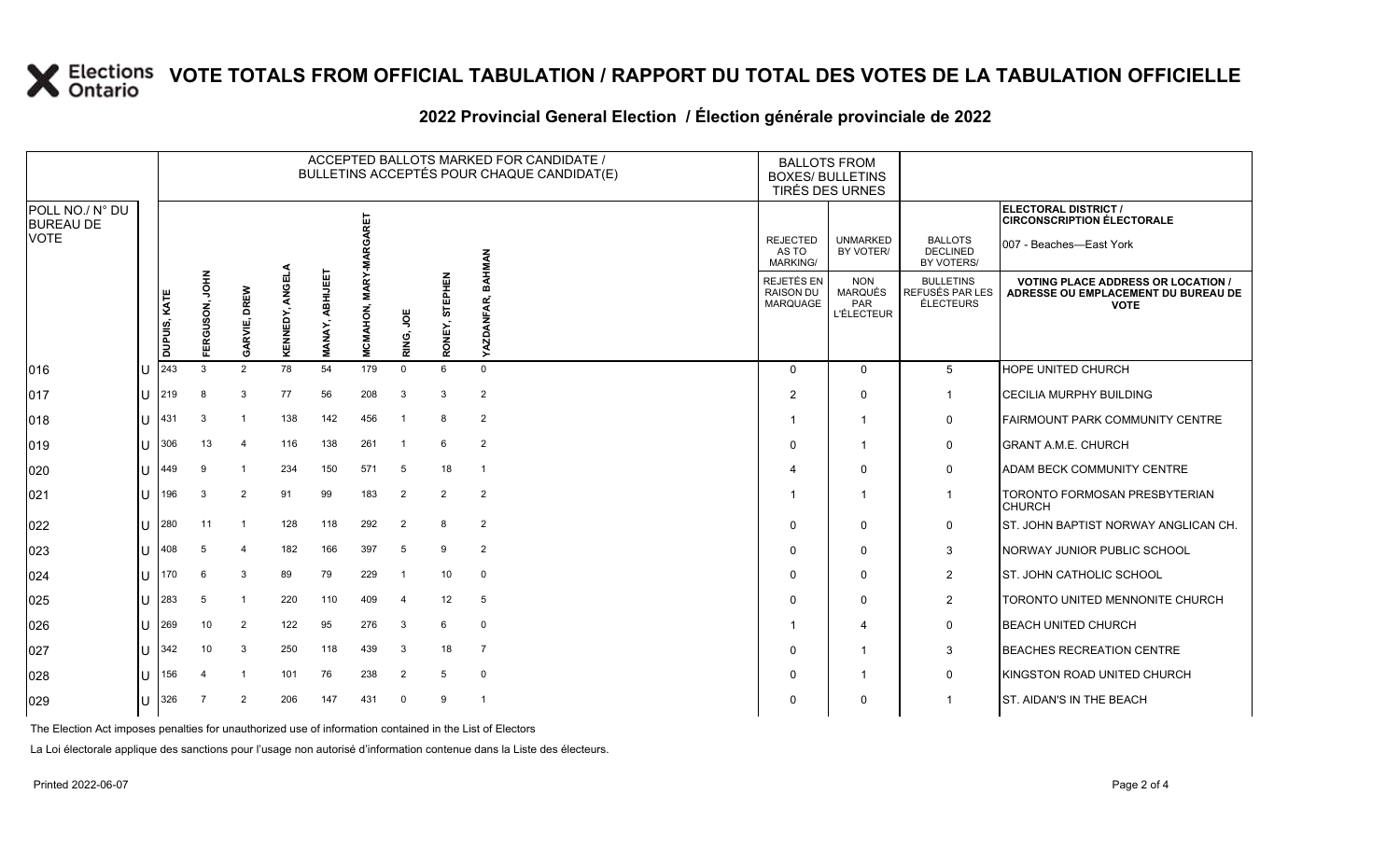# **X** Elections VOTE TOTALS FROM OFFICIAL TABULATION / RAPPORT DU TOTAL DES VOTES DE LA TABULATION OFFICIELLE

### **2022 Provincial General Election / Élection générale provinciale de 2022**

|                                     |     | ACCEPTED BALLOTS MARKED FOR CANDIDATE /<br>BULLETINS ACCEPTÉS POUR CHAQUE CANDIDAT(E) |                             |              |                          |                           |                         |                |                   |                      | <b>BALLOTS FROM</b><br><b>BOXES/ BULLETINS</b><br><b>TIRÉS DES URNES</b> |                                                          |                                                  |                                                                                                 |
|-------------------------------------|-----|---------------------------------------------------------------------------------------|-----------------------------|--------------|--------------------------|---------------------------|-------------------------|----------------|-------------------|----------------------|--------------------------------------------------------------------------|----------------------------------------------------------|--------------------------------------------------|-------------------------------------------------------------------------------------------------|
| POLL NO./ N° DU<br><b>BUREAU DE</b> |     |                                                                                       |                             |              |                          |                           | 닕                       |                |                   |                      |                                                                          |                                                          |                                                  | ELECTORAL DISTRICT /<br><b>CIRCONSCRIPTION ÉLECTORALE</b>                                       |
| <b>VOTE</b>                         |     |                                                                                       |                             |              |                          |                           |                         |                |                   | <b>NAMHAAE</b>       | <b>REJECTED</b><br>AS TO<br><b>MARKING/</b>                              | <b>UNMARKED</b><br>BY VOTER/                             | <b>BALLOTS</b><br><b>DECLINED</b><br>BY VOTERS/  | 007 - Beaches-East York                                                                         |
|                                     |     | DUPUIS, KATE                                                                          | <b>NHOL</b><br>RGUSON,<br>画 | GARVIE, DREW | <b>ANGEL</b><br>KENNEDY, | ABHIJEET<br><b>MANAY,</b> | <b>MARY</b><br>MCMAHON, | RING, JOE      | STEPHEN<br>RONEY, | DANFA<br><b>IZKY</b> | REJETÉS EN<br><b>RAISON DU</b><br>MARQUAGE                               | <b>NON</b><br><b>MARQUÉS</b><br>PAR<br><b>L'ÉLECTEUR</b> | <b>BULLETINS</b><br>REFUSÉS PAR LES<br>ÉLECTEURS | <b>VOTING PLACE ADDRESS OR LOCATION /</b><br>ADRESSE OU EMPLACEMENT DU BUREAU DE<br><b>VOTE</b> |
| $ 400\rangle$                       | lU  | 15                                                                                    |                             |              | 19                       | 2                         | 48                      | $\Omega$       | $\overline{1}$    | $\Omega$             | - 1                                                                      | $\mathbf{0}$                                             | $\mathbf 0$                                      | <b>EAST YORK ACRES</b>                                                                          |
| 401                                 | lul | 20                                                                                    | 2                           |              | 12                       | 6                         | 21                      | $\overline{2}$ | $\overline{2}$    | $\mathbf 0$          |                                                                          | $\Omega$                                                 |                                                  | <b>GLEN STEWART ACRES</b>                                                                       |
| 700                                 | lu  | 10 <sup>°</sup>                                                                       |                             |              | 23                       | 6                         | 12                      | $\mathbf 0$    | $\overline{1}$    | $\overline{1}$       | 3                                                                        | $\overline{2}$                                           |                                                  | CANADIAN MACEDONIAN PLACE                                                                       |
| 701                                 | lU. | 22                                                                                    |                             | $\mathbf 0$  | 11                       | 6                         | 31                      | $\mathbf 0$    | 0                 | $\mathbf 0$          |                                                                          | 0                                                        | 0                                                | <b>ST. CLAIR O'CONNOR COMMUNITY</b>                                                             |
| 702                                 | lu  |                                                                                       | $\Omega$                    | $\Omega$     | 3                        | $\overline{2}$            | 2                       | $\mathbf 0$    | $\mathbf 0$       | $\mathbf 0$          | $\Omega$                                                                 | $\mathbf{0}$                                             | 1                                                | <b>MICHAEL GARRON HOSPITAL</b>                                                                  |
| 703                                 | lu  | 15                                                                                    |                             | $\Omega$     | 13                       |                           | 13                      | $\mathbf 0$    | $\overline{1}$    |                      |                                                                          | 2                                                        | $\mathbf 0$                                      | <b>TRUE DAVIDSON ACRES HOME FOR THE</b><br><b>AGED</b>                                          |
| 704                                 | lu  |                                                                                       |                             | 2            | 5                        | $\boldsymbol{\Lambda}$    | 11                      | $\Omega$       | $\Omega$          | $\mathbf 0$          | $\Omega$                                                                 | $\mathbf{0}$                                             | $\mathbf 0$                                      | <b>MAIN STREET TERRACE</b>                                                                      |
| 705                                 | ш   | COMBINED WITH 702 / COMBINÉ À 702                                                     |                             |              |                          |                           |                         |                |                   |                      |                                                                          |                                                          |                                                  |                                                                                                 |
| ADV001                              |     | 234                                                                                   |                             |              | 109                      | 51                        | 234                     | 2              | 4                 |                      |                                                                          | $\mathbf{0}$                                             | 0                                                | 2575 DANFORTH AVENUE                                                                            |
| ADV002                              |     | 1049                                                                                  | 16                          | 11           | 496                      | 250                       | 1183                    | 10             | 15                | $\overline{2}$       | 32                                                                       | 3                                                        | 0                                                | 2575 DANFORTH AVENUE                                                                            |
| ADV003                              |     | 1223                                                                                  | 16                          | 8            | 726                      | 286                       | 1225                    | $\overline{4}$ | 29                | $\overline{1}$       | $\Omega$                                                                 | 0                                                        | 0                                                | <b>STAN WADLOW CLUBHOUSE</b>                                                                    |
| ADV004                              |     | 947                                                                                   | 13                          | 6            | 368                      | 289                       | 959                     | $\overline{7}$ | 19                | - 5                  | $\Omega$                                                                 | 0                                                        | $\mathbf 0$                                      | MAIN SQUARE COMMUNITY RECREATION<br><b>CENTRE</b>                                               |

The Election Act imposes penalties for unauthorized use of information contained in the List of Electors